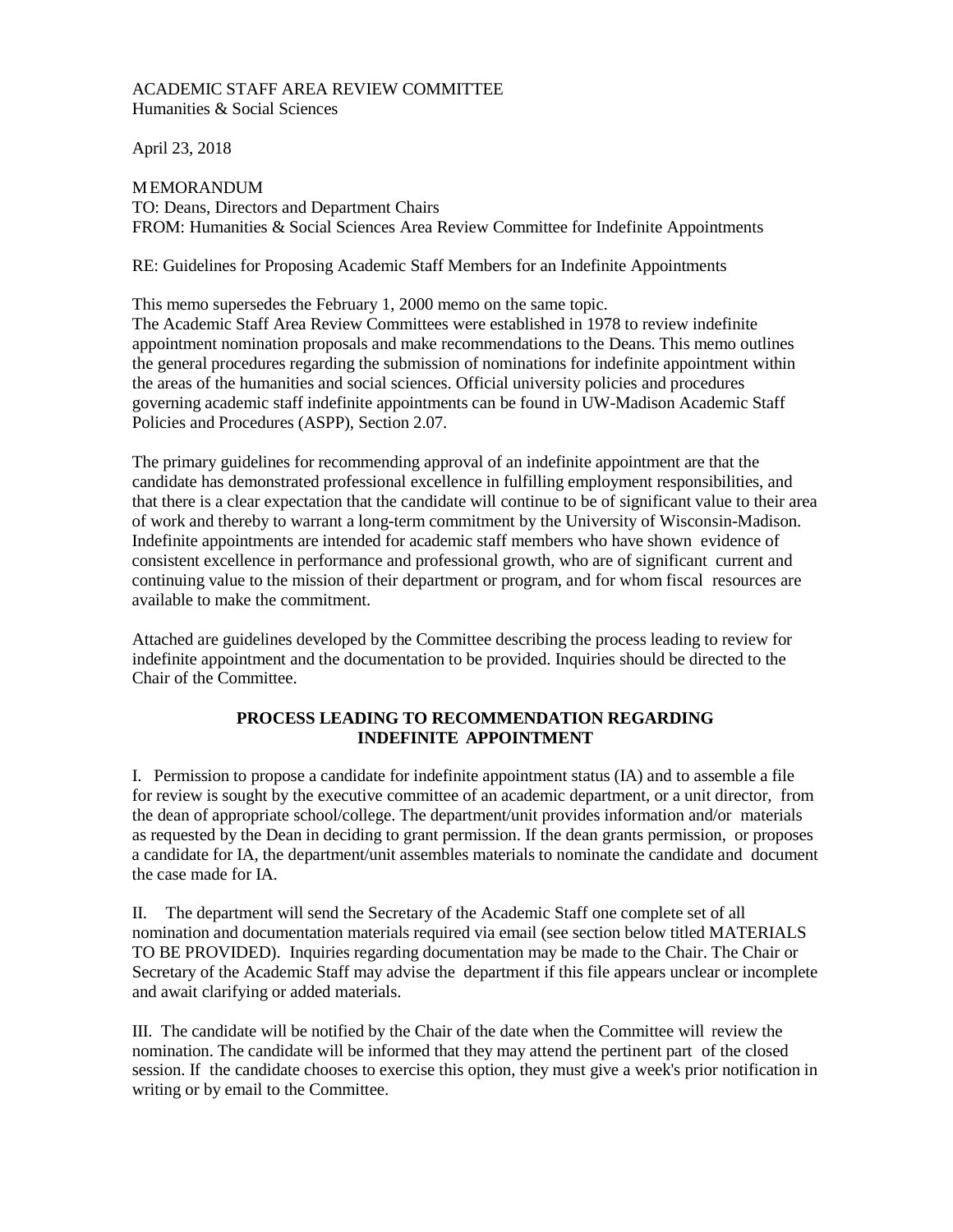IV. The whole Committee will discuss and evaluate the candidate's qualifications on the basis of the IA criteria in Academic Staff Policies and Procedures (2.07.A.1).

V. Committee members will vote on each candidate's recommendation by roll call.

VI. The Committee Chair will forward the recommendation to the Dean within a week of the review.

## **MATERIALS TO BE PROVIDED**

I. A cover letter from the appropriate Dean or Director, requesting review and recommendation by the committee and specifying:

- A. the school/college's fiscal ability to support this candidate's indefinite appointment, if approved (ASPP 2.07.A.3);
- B. the operational area of the proposed indefinite appointment (ASPP 1.03);
- C. the percentage of the proposed indefinite appointment; and
- D. the current title of the candidate.

II. A letter of nomination from the candidate's chairperson or unit director, including an indication of the vote of the Executive Committee, if applicable. Since the most important consideration is the excellence of the candidate, the letter should describe the distinctive capabilities, performance and contributions of the individual in which excellence has been demonstrated. A statement from the department or program evaluating the candidate's value in the departmental or unit mission, as well as their importance to the program or project with which they are most involved, would also be helpful.

III. A job description for the current position including the nature and scope of duties and responsibilities.

IV. The candidate's curriculum vitae (see sample in appendix).

V. A one- or two-page statement prepared by the candidate providing highlights of their past accomplishments and professional goals for this position. The statement should reveal the candidate's value to the institution and whatever else the Committee should know about the candidate.

VI. Two to four letters of recommendation from those who can speak to the work performance and the talents of the individual and give an objective performance evaluation. If relevant to evaluation of candidate's performance of duties, a letter from outside the University of Wisconsin-Madison should be included. Where possible, letters should compare the quality and productivity of the candidate with others of similar position and experience. In addition to these letters, it may be appropriate to include one to three letters of support from former students.

VII. Additional supporting material as relevant by functional area (listed below). For candidates whose responsibilities fall into more than one area, a combination of supporting evidence should be submitted.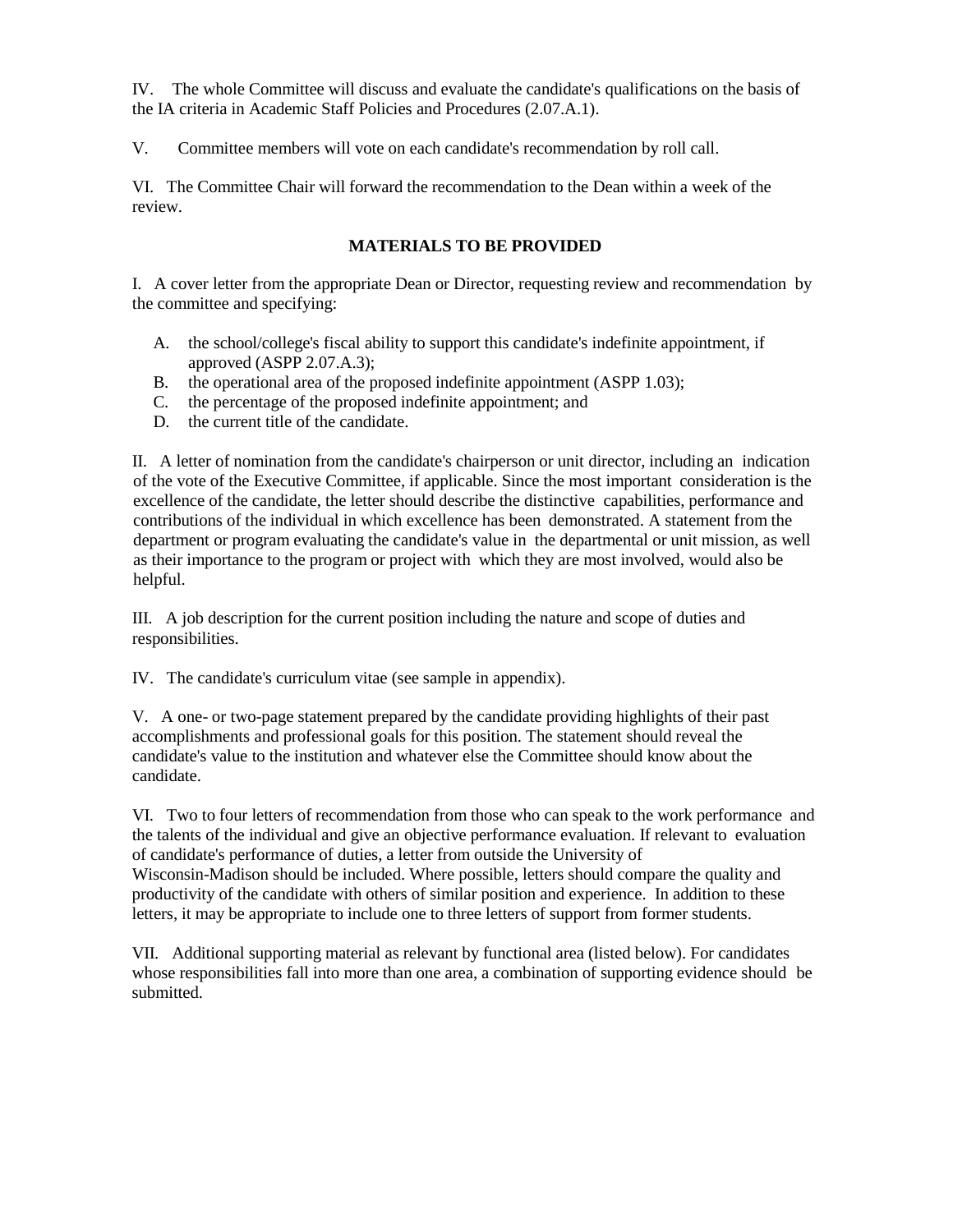# **Instructional**

Evidence should be presented that the candidate has developed and conducted an instructional program of high quality. Instructional activities are not restricted to classroom teaching, but cover a broad range, including other activities such as individual tutoring, management of instructional or tutorial programs and instructional laboratories, development of new instructional tools, and outreach functions. Examples of documentation to be provided may include:

- Chronology of instructional assignments and numbers of students for no more than the last 5 years.
- Two recent syllabi, assignments and other instructional materials (handouts, examinations, multimedia aids) used in the instructional role.
- Description of the training or supervision of other instructional academic staff and teaching assistants if relevant.
- Description of the candidate's development or application of new or improved instructional methods if relevant.
- Summary of numerical evaluations by students and representative student comments focused primarily on the last 5 years.
- Summary of evaluations by supervisors or colleagues of teaching and instructional materials.

## **Research**

Research activities cover a broad spectrum of activities, including development of methodology, design of research projects and collaboration with other researchers. Examples of documentation include:

- Performance evaluation from the candidate's supervisor and/or colleagues, stating the candidate's ability to perform research relevant to their position.
- Description of any administrative or management responsibilities or activities of the candidate, including any involvement in obtaining extramural support for the research if relevant and not included in performance evaluation.
- Description of innovative techniques or methods developed in support of research activities if relevant and not included in performance evaluation.

### **Service/Administration**

Significant contributions in the form of administrative or professional service can serve as a basis for recommendation for indefinite appointment. Examples of duties for which documentation should be provided include:

A. Department, College or University Service

- Ongoing service or support provided to other members of the unit
- Administrative assignments, including duties, terms, and significance of service
- Program development, including description and significance of program and particular contribution of the candidate.

# B. Public Service

- Professional service to local, state, regional, national and international public service or governmental units.
- Other service that has received local, state, national or international recognition.